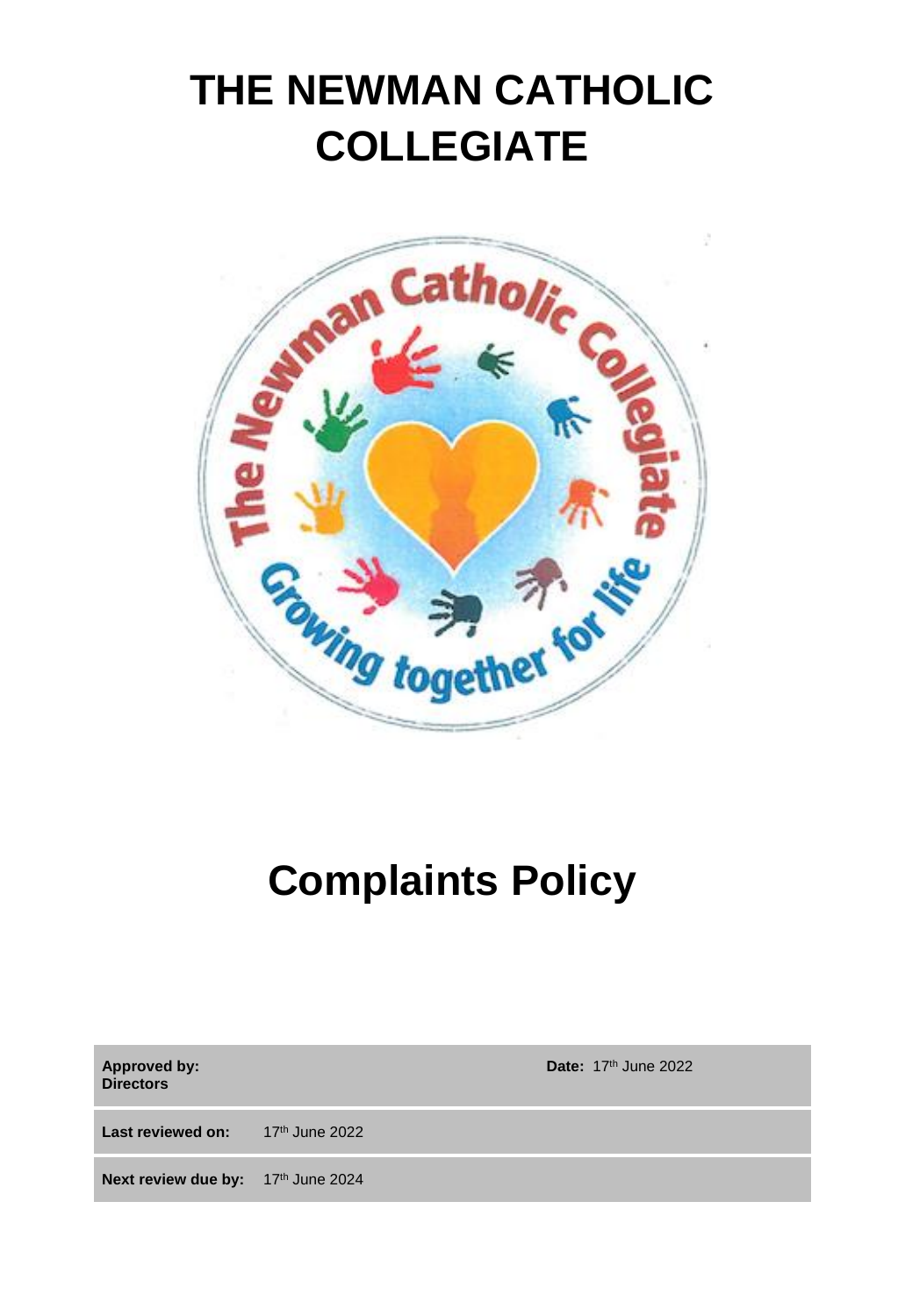# **1 General Principles**

Catholic schools aim to be places where love of one's neighbour is evident at all times. Christ said to His disciples at the Last Supper "This is my commandment, that you love one another, as I have loved you." It is in wishing to uphold this principal that Catholic schools, and those who work there, commit themselves to care for their school community and uphold the Catholic doctrine and the ethos of the school. Nevertheless, as in any organisation, there can be times when a complaint may arise and the aim of this Complaints Policy is to set out how those complaints will be dealt with and how the school will work with all parties involved towards achieving a satisfactory resolution.

The main purposes of this Complaints Policy is to:

- resolve problems as swiftly as possible, ideally through an early informal stage.
- give complainants a means to raise complaints and to have them addressed.
- explain who a complaint should be directed to at the different stages and how they will be dealt with at each stage, including expected timescales.
- encourage all parties to raise and/or respond to complaints as quickly as possible so that they may be dealt with swiftly and whilst the matter is still fresh in people's minds.
- stress that at all stages of this policy any discussions, consideration and hearings will be held with the intention to resolve the complaint rather than apportion blame.

It should be noted that this Complaints Policy does not replace the arrangements for dealing with certain types of complaint that fall outside of its remit and are covered by other policies, for example, admissions to schools, statutory assessments of Special Educational Needs, school re-organisation proposals, any matter that may require a Child Protection Investigation, exclusions, whistleblowing, staff grievances and disciplinary procedures and complaints about services provided by third parties using the school premises or facilities.

This policy is for use by all Catholic academy schools and some school's governance terminology differs within Archdiocesan Multi Academy Companies. This policy uses the term Governor throughout, but in some schools Governors are known as Representatives. The term Local Governing Body is used throughout but in some schools this is known as an Academy Committee. The term Governor should be taken as being either a Governor or Representative as applicable and the term Local Governing Body should be taken as being either the Local Governing Body or the Academy Committee for the school as applicable.

Schools recognise that complainants can be submitted by anyone, not just by parents of pupils in the school. Complaints will be dealt with consistently regardless of who the complainant is.

# **2 The Role of the Individual Governor**

It is important that everyone understands that no individual Governor may deal with a complaint. Anyone considering raising a complaint with the school should refer to the Complaints Management Procedure (Appendix B) to check who the complaint should be directed to.

Governors should not get into discussion with a complainant if they are approached but should advise them only of the procedure to follow. If the situation is such that the Governor has to listen in order to help to direct the complainant, then this would prejudice their impartiality if the complaint is raised and they would be unable to take part in the process any further. Should this situation arise, the Governor concerned must inform the Chair of Governors accordingly.

# **3 Stage 1 – Informal Resolution**

In the majority of cases the concern should be handled, if at all possible, without the need to undertake any formal procedures and this should be the objective of all parties involved.

The complaint should be initially discussed with the relevant member of staff, for example the class teacher or form tutor. There is no need at this stage for the complaint to be put in writing, however, the staff member should complete the Initial Record Form (Appendix C) outlining the nature of the complaint and the agreed actions to be taken including any timescales to complete them.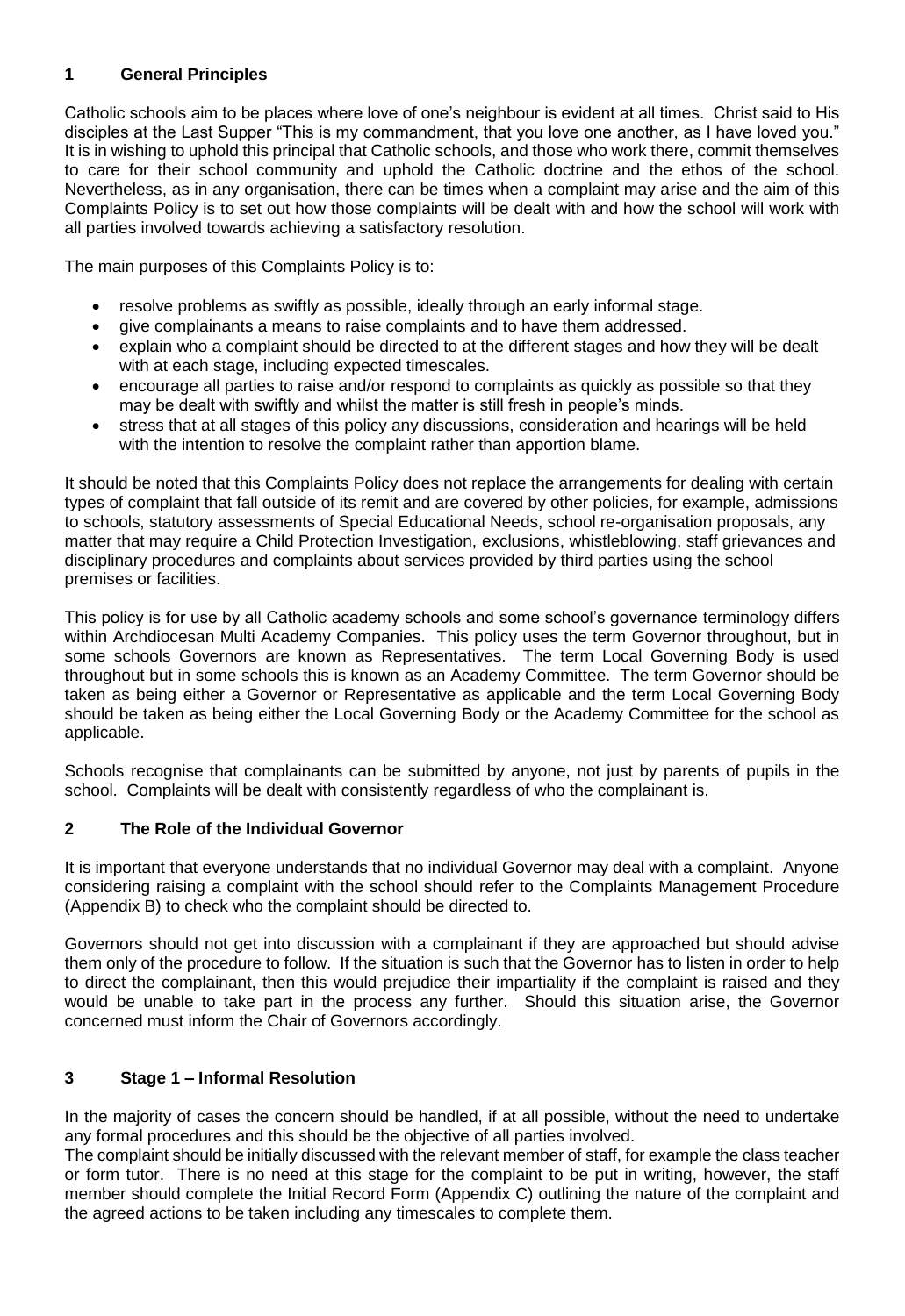At this stage the complaint should ideally be raised with the relevant staff member within 5 school days and be resolved within 10 school days. The school will, however, consider exceptions to complaints being raised outside of 5 school days and will not refuse to deal with a complaint simply because it has been lodged outside of this preferred timescale. 5 school days is considered to be an appropriate length of time to report a complaint so that it is still fresh in everyone's mind and can be dealt with and resolved as quickly as possible.

Should the person raising the concern be unable to resolve the matter at this stage then it may be felt appropriate to move on to Stage 2 of the process. However, it is expected that the majority of complaints would be resolved by the end of stage 1 without the need to escalate the complaint further.

## **4 Stage 2 – Formal Resolution**

If the complaint cannot be resolved at Stage 1, then the complainant may, if they wish, proceed to Stage 2 by completing and submitting a Stage 2 Complaint Form (Appendix D) to the relevant person as detailed in the Complaints Management Procedure (Appendix B). The Stage 2 Complaint Form should be submitted within 10 school days of the conclusion of Stage 1.

On receipt of the Stage 2 Complaint Form, the relevant person will:

- acknowledge receipt of the Stage 2 Complaint Form within 5 school days.
- ensure the complaint is investigated in line with the agreed protocols of the Multi Academy Company and decide how best to resolve it. This may involve meeting with and interviewing the complainant and any other persons.
- within 5 school days of completing the investigation, write to the complainant outlining how the investigation was conducted and the outcome of the complaint. This letter will also include details of what the complainant can do next if the complaint has still not been resolved to their satisfaction. Information advising the complainant that they can escalate the complaint to Stage 3 must also advise them that if they wish to do so then it must be within 10 school days of the notification of the outcome of Stage 2.

#### **5 Stage 3 – Governors Complaints Panel**

If the complainant is not satisfied with the outcome of the Stage 2 process, they may, if they wish, request that the complaint be considered by a Governors Complaints Panel. To request this, the complainant will need to complete and return the Stage 3 Complaint Form (Appendix E) within 10 school days of the notification of the outcome of Stage 2. This form should be sent to the Chair of Governors via the school address unless the complaint is regarding an individual governor or the entire governing body in which case the form should be sent to the Clerk to the Local Governing Body via the school address.

The Governors Complaints Panel is the last school-based stage in the complaints process and is not convened to merely rubber-stamp any previous decisions.

The Panel will consist of two Governors and one other person, typically appointed by the Multi Academy Company in line with approved protocols, who is independent of the management and running of the school. The independent member of the Panel typically will act as its Chair unless otherwise agreed by the Panel. No Governor may sit on the panel if they have had any prior involvement in the complaint or in the circumstances surrounding it. Neither the Head Teacher or the Chair of Governors should be a member of this Panel. Where it is not possible for the Governors to convene a Panel due to there being insufficient Governors who have no prior involvement in the complaint, then another Catholic school may be approached via the Multi Academy Company's Catholic Senior Executive Leader (CSEL)/Accounting Officer (AO) to request that Governors from that school make up the Panel.

The Stage 3 Complaint Form will be acknowledged within 5 school days and the Governors Complaints Panel will normally be convened within 20 school days of the receipt of the form. The complainant will be invited to attend the panel hearing and may be accompanied if they wish.

Both parties should normally be present whilst the complaint is being described and responded to. However, there may be situations where the Chair of Governors considers that the relationship between the complainant and the school has broken down to such an extent that any further meeting that they jointly attend would not be beneficial. If this situation arises then the Chair of Governors may decide that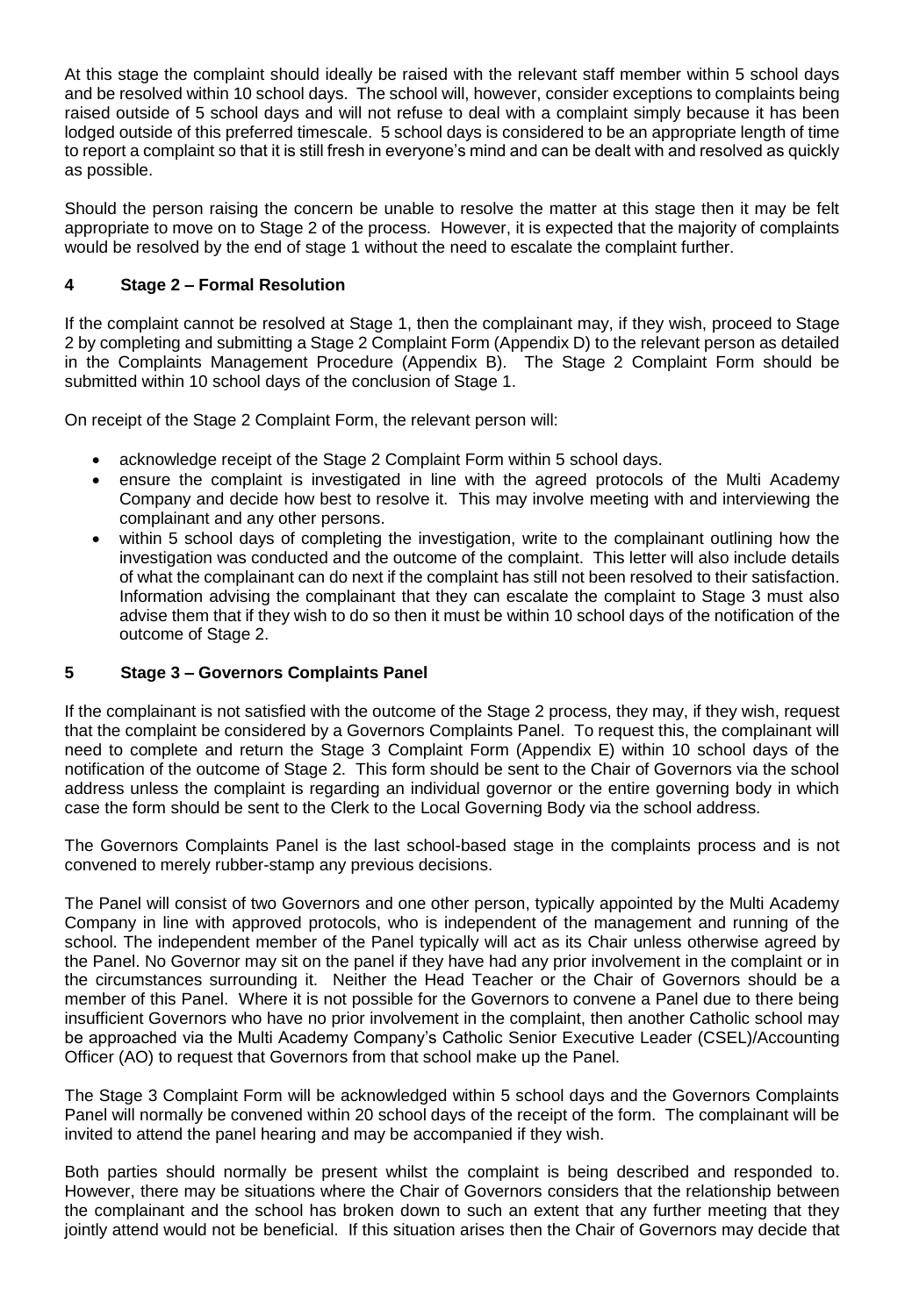the Stage 3 hearing should be held in two parts with each party, and their witnesses, meeting with the Governors Complaints Panel on their own. Should this decision be taken then the Chair of Governors will advise both parties, the Clerk to the Complaints Panel and the Chair of the Complaints Panel accordingly.

The panel will consider the following:

- any appropriate action to be taken to resolve the complaint.
- whether to dismiss the complaint in whole or in part.
- whether to uphold the complain in whole or in part.
- whether changes to the school procedures or systems in the future may be necessary to ensure that situations of a similar nature do not recur.

The panel will take into account whether the complaint has been handled properly and reasonably in accordance with this policy and whether the outcome at Stage 2 was reasonable and appropriate.

As part of the Governors Complaints Panel hearing the following will be undertaken:

- a Clerk to the panel will be appointed. This would usually be the Clerk to the Governors or another clerk assigned by the Multi Academy Company.
- the Clerk will ensure that all parties have received a copy of this Complaints Policy.
- the Clerk will set a date, time and venue for the hearing within 20 school days of the receipt of the Stage 3 Complaint Form. The venue will be accessible for all parties.
- at least 10 school days prior to the hearing all parties will submit to the Clerk to the Complaints Panel any written evidence or other documentation to be presented at the hearing, together with the names of any witnesses either party wishes to call.
- all written evidence or other documentation submitted will be sent to all parties and the panel members to arrive at least 5 school days prior to the hearing.
- the Clerk to the Complaints Panel will record the proceedings and notify, in writing, all parties of the panel's decision within 5 school days of the hearing.
- the issues raised in the complaint are addressed.
- the panel will be open minded and act independently.
- no member of the panel will have a vested interest in the outcome of the proceedings or any involvement in any earlier stage of the procedure.
- only the issues raised in the complaint will be discussed and considered. Any new issues raised will need to be raised as a separate complaint and given due consideration by progressing through the Complaints Policy.
- if any party fails to attend the Governors Complaints Panel hearing, then the hearing will continue in their absence and considered on any written evidence that the absent party has submitted at least 10 school days prior to the hearing.

The following points should also be noted:

- all parties shall be put at ease and the hearing will be conducted as informally as possible with each party treating the other with respect and dignity.
- the Chair of the Complaints Panel will explain the panel's remit to all parties and ensure that each party has the opportunity to put their case without undue interruption and to ask questions.
- witnesses are only required to attend for the part of the hearing in which they give their own evidence.
- after an introduction by the Chair of the panel, the complainant is invited to explain their complaint and be followed by their witnesses.
- the Headteacher may question both the complainant and the witnesses after each has spoken but only to clarify what they are saying.
- the Headteacher is then invited to explain the school's actions and be followed by the school's witnesses.
- the complainant may question both the headteacher and the school's witnesses after each has spoken but only to clarify what they are saying.
- the panel may ask questions at any time.
- the complainant is invited to sum up their complaint.
- the Head Teacher is invited to sum up the school's actions and response to the complaint.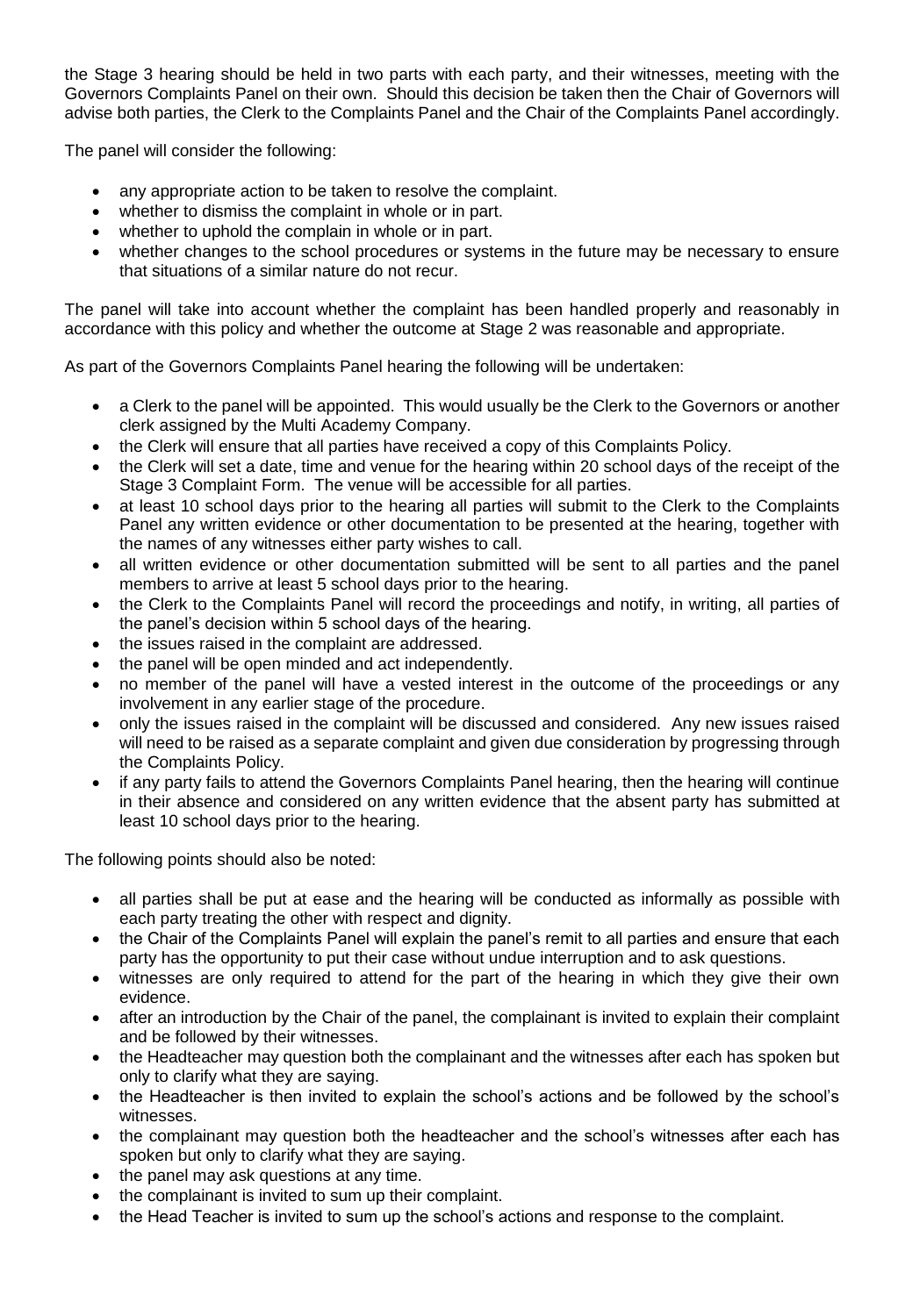- the Chair explains that both parties will receive the written decision of the panel from the Clerk within 5 school days.
- both parties leave together whilst the panel considers the issues. The Clerk, and any other advisers, may be present with the panel during their discussion but the conclusions and recommendations are the responsibility of the panel members only.

The Chair of the Complaints Panel, through its clerk, will ensure that all parties are notified in writing of the panel's decision within 5 school days. The reasons for the decision will be clearly defined, in plain English and will include information regarding any further rights of appeal. If the panel makes findings and recommendations as a result of the panel hearing then these findings and recommendations will be shared with the complainant and, where relevant, the person complained about. A copy of any findings and recommendations will also be made available for inspection by the Board of directors and the Principal of the school. A copy of the minutes of the panel hearing will be issued to the complainant.

If either party requires clarification concerning any points in the letter, this will be provided by the Chair of the Complaints Panel.

## **6 Register of Complaints**

The school will maintain a register of all formal complaints received and note whether each one was resolved at the end of Stage 2 or whether the proceed to a Stage 3 panel hearing. This register will record any action taken by the school or Multi Academy Company as a result of the complaint, regardless of whether the complaint is upheld or not.

## **7 Confidentiality**

Correspondence, statements and records relating to an individual complaint will be kept confidential except where the Secretary of State or a body conducting an inspection under Section 109 of the 2008 Act requests access to them.

#### **8 Anonymous Complaints**

Anonymous complaints will not be investigated under this policy unless there are exceptional circumstances. These would include serious concerns such as Child Protection issues, where the School would either involve external agencies or else conduct its own internal review to test whether there is any corroborative evidence which might trigger a formal investigation.

#### **9 Serial and Persistent Complaints**

There will be occasions when, despite all stages of the procedure having been followed, the complainant remains dissatisfied. Where a complainant tries to reopen the same issue, the Chair of Governors will inform them in writing that the procedure has been exhausted and that the matter is now closed.

#### **10 Complaint Campaigns**

If the school becomes the focus of a campaign and receives a large volume of complaints that are all based on the same subject and/or are from complainants unconnected with the school, then they will be dealt with separately. The school will establish the most appropriate way to deal with these which could include sending a template response to all complainants or publishing a single response on the school's website.

#### **11 Third Parties**

If a complaint relates to a third party who is using the school premises or facilities then that complaint must be submitted directly to the third party concerned following their own complaints procedures. For example, this could be where the school site is being used for community facilities or services.

#### **12 Deviation from following this published procedure**

There may be occasions when it is necessary or reasonable to deviate from the published complaints procedure. This could be not doing something that the procedure says that the school will, should or may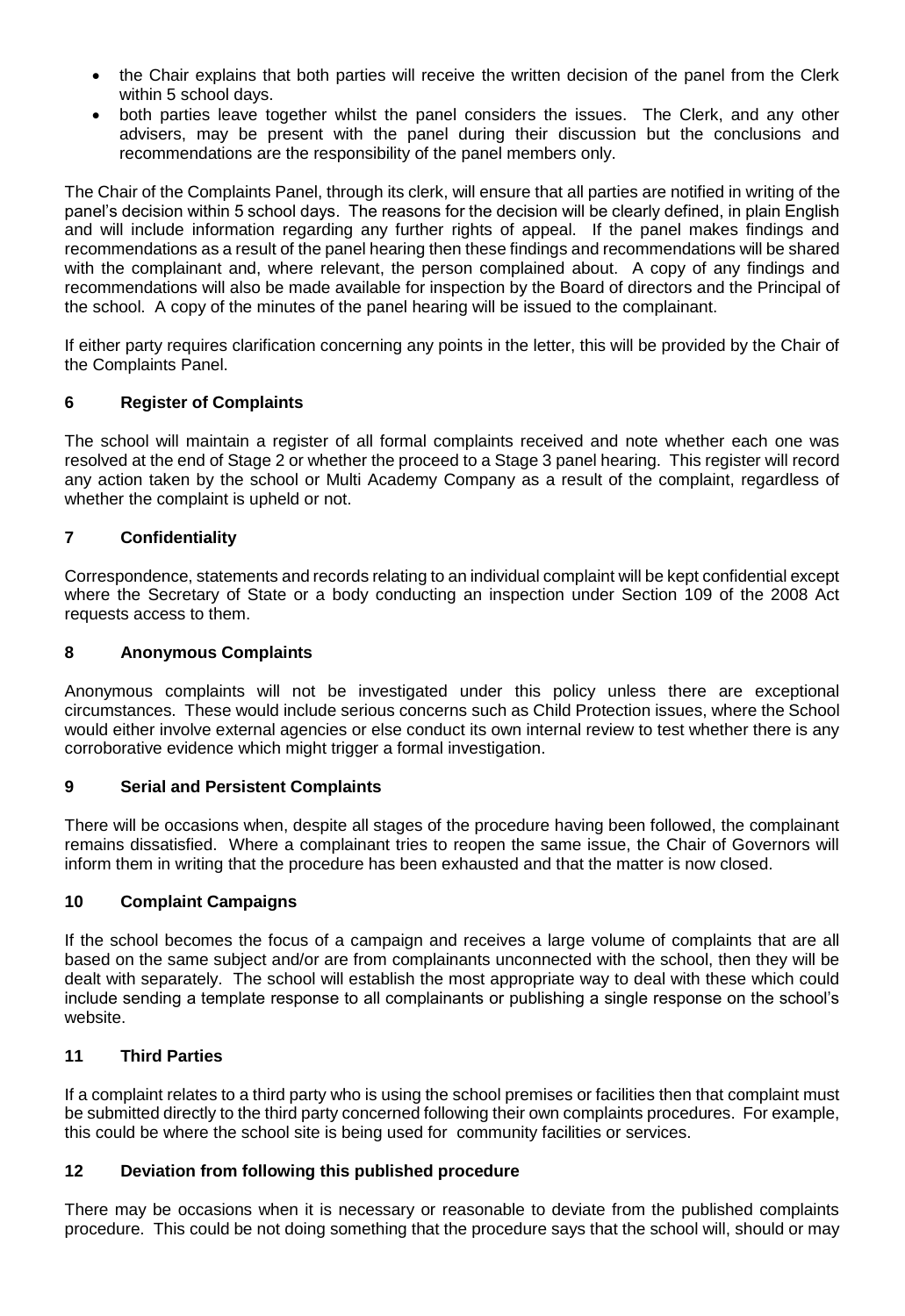do. In the event that this is deemed to be necessary the school will document any deviation and reasons for it.

#### **13 Time Scales**

Clear timescales are set out in this procedure defining the time frame that a complaint will be dealt with at each stage. However, in the event of a complaint being complex and further investigations are necessary it may become clear that the published timescale cannot be met. In this event then the school will set new timescales. The complainant will be sent the details of the next timescales and be provided with an explanation of the delay.

Where a complainant submits a complaint outside of the time frame outlined in these procedures the school will take exceptional circumstances into account when deciding whether to accept or progress a complaint and will not refuse to deal with a complaint simply because it has been lodged outside of this preferred timescale.

#### **14 Taking a complaint further**

If a complainant has completed the stages in this Complaints Policy and is still dissatisfied, they have the right to refer their complaint to the Secretary of State. The Secretary of State has a duty to consider all complaints raised but will only intervene where the Governors have acted unlawfully or unreasonably and where it is expedient or practical to do so.

The Education and Skills Funding Agency (ESFA) considers complaints relating to academy schools in England on behalf of the Secretary of State. The ESFA will consider complaints about academies that fall into any of the following three areas:

- 1. where there is undue delay or the academy did not comply with its own complaints procedure when considering a complaint.
- 2. where the academy is in breach of its funding agreement with the Secretary of State.
- 3. where an academy has failed to comply with any other legal obligation.

The ESFA will not overturn a school's decision about a complaint. However, if it finds that the school did not deal with a complaint properly it will request the complaint is looked at again and procedures meet the requirements set out in the Regulations.

If the school's complaints procedure does not meet the Regulations, it will ask the school to put this right. It may seek to enforce the decision under the terms of the funding agreement on behalf of the Secretary of State if appropriate.

The ESFA can be contacted as follows:

#### **Website**

[https://www.gov.uk/government/organisations/education-and-skills-funding-agency/about/complaints](https://www.gov.uk/government/organisations/education-and-skills-funding-agency/about/complaints-procedure)[procedure](https://www.gov.uk/government/organisations/education-and-skills-funding-agency/about/complaints-procedure)

#### **Address**

Academy Complaints and Customer Insight Unit Education and Skills Funding Agency Cheylesmore House 5 Quinton Road **Coventry** CV1 2WT

#### **15 Expectations under this procedure**

When raising a complaint under this policy a complainant can expect the school and Multi Academy Company to:

- take the complaint seriously.
- treat them with courtesy and respect.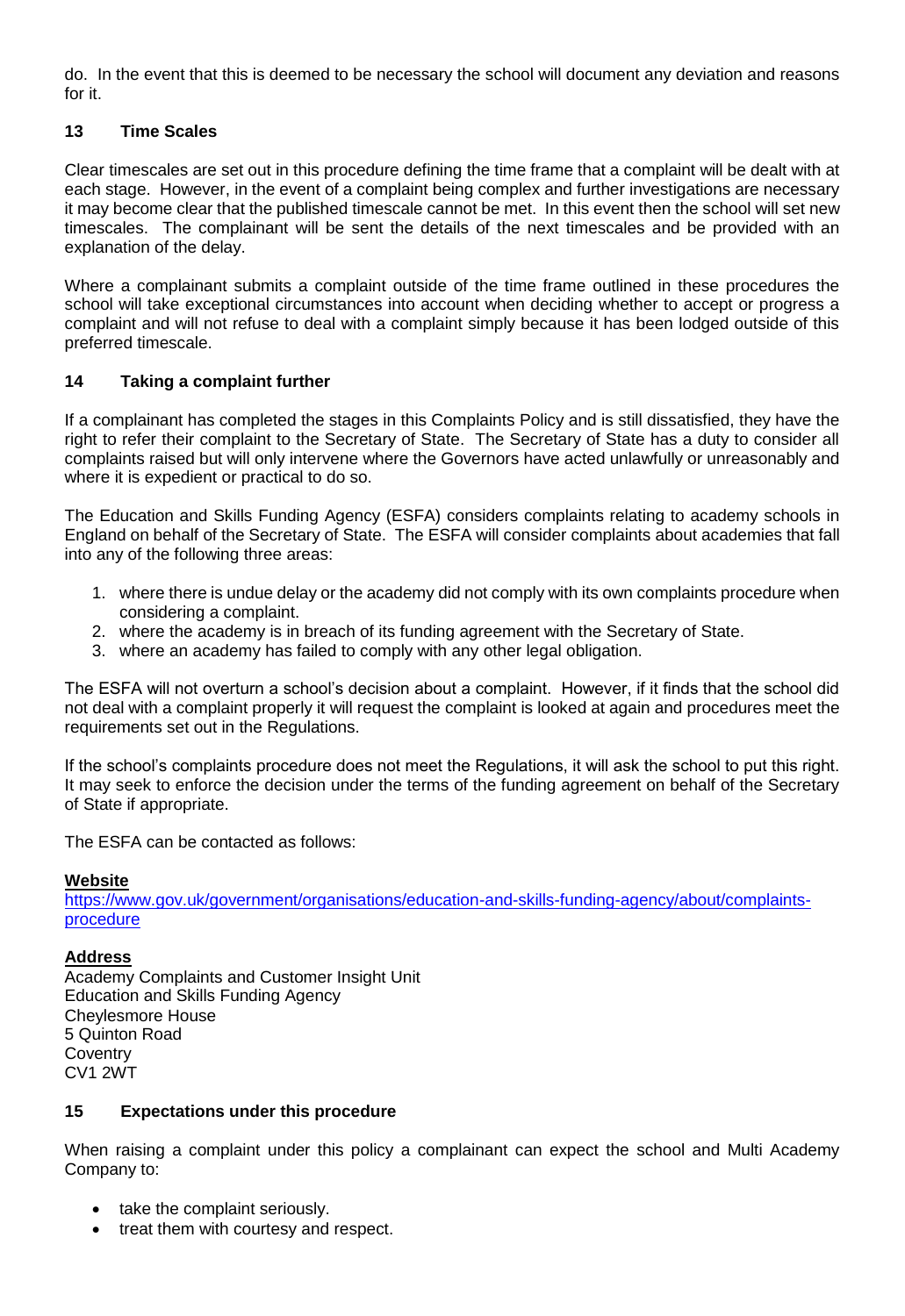- deal with the complaint with discretion and confidentiality (although if the matter relates to the safety and wellbeing of a child then the school may have to share the details with other agencies).
- offer them the opportunity to be accompanied by a friend, adviser or colleague.
- meet the timescales set unless there are good reasons to extend these, in which case they will be informed of this.
- seek and offer resolution at all stages.
- inform them of the action taken to resolve the complaint and of any measures put in place by the school and/or the Multi Academy Company to ensure that a similar complaint does not arise in the future.

In turn, the school expects that complainants will:

- treat school and Multi Academy Company staff with respect.
- be mindful of the need to keep information relating to children confidential in the interest of all students.
- enter into the process in the spirit of seeking resolution.
- appreciate that if the Multi Academy Company considers that disciplinary action may be necessary against a member of staff then this will be dealt with under the school's disciplinary procedure and in confidence.

If there are any queries regarding the implementation of this policy or the complaints process, please contact in the first instance the CSEL (Ian Beardmore)

Should their be questions or feedback in relation to the model Complaints Policy, please contact the Birmingham Diocesan Education Service:

Email: [governance@bdes.org.uk](mailto:governance@bdes.org.uk)

Telephone: 01675 464755

Address – Birmingham Diocesan Education Service Don Bosco House Coventry Road **Coleshill**  Birmingham B46 3EA

Website: [www.bdes.org.uk](http://www.bdes.org.uk/)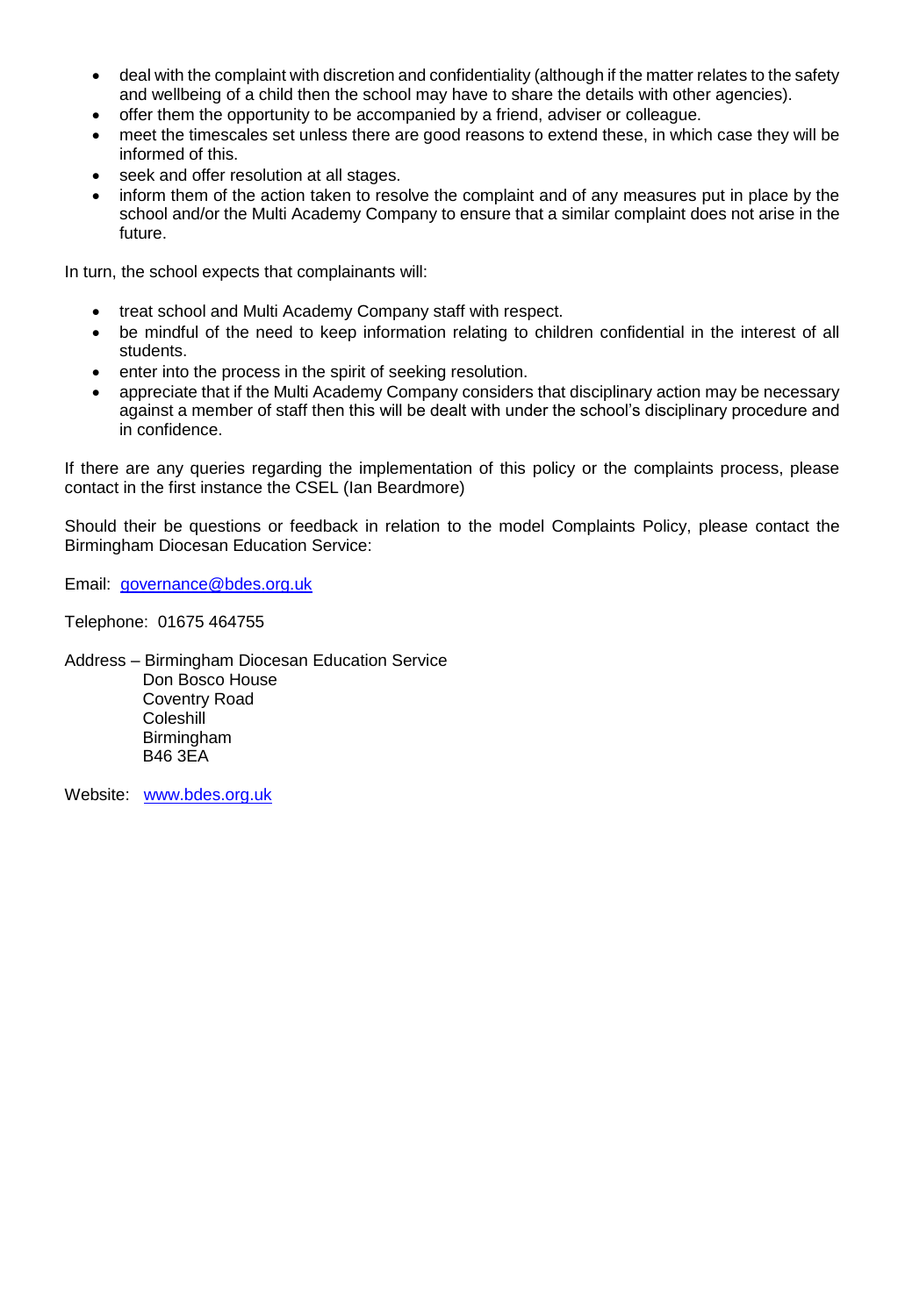## **Appendix A**

## **FLOWCHART TO SHOW GENERAL COMPLAINTS PROCESS**

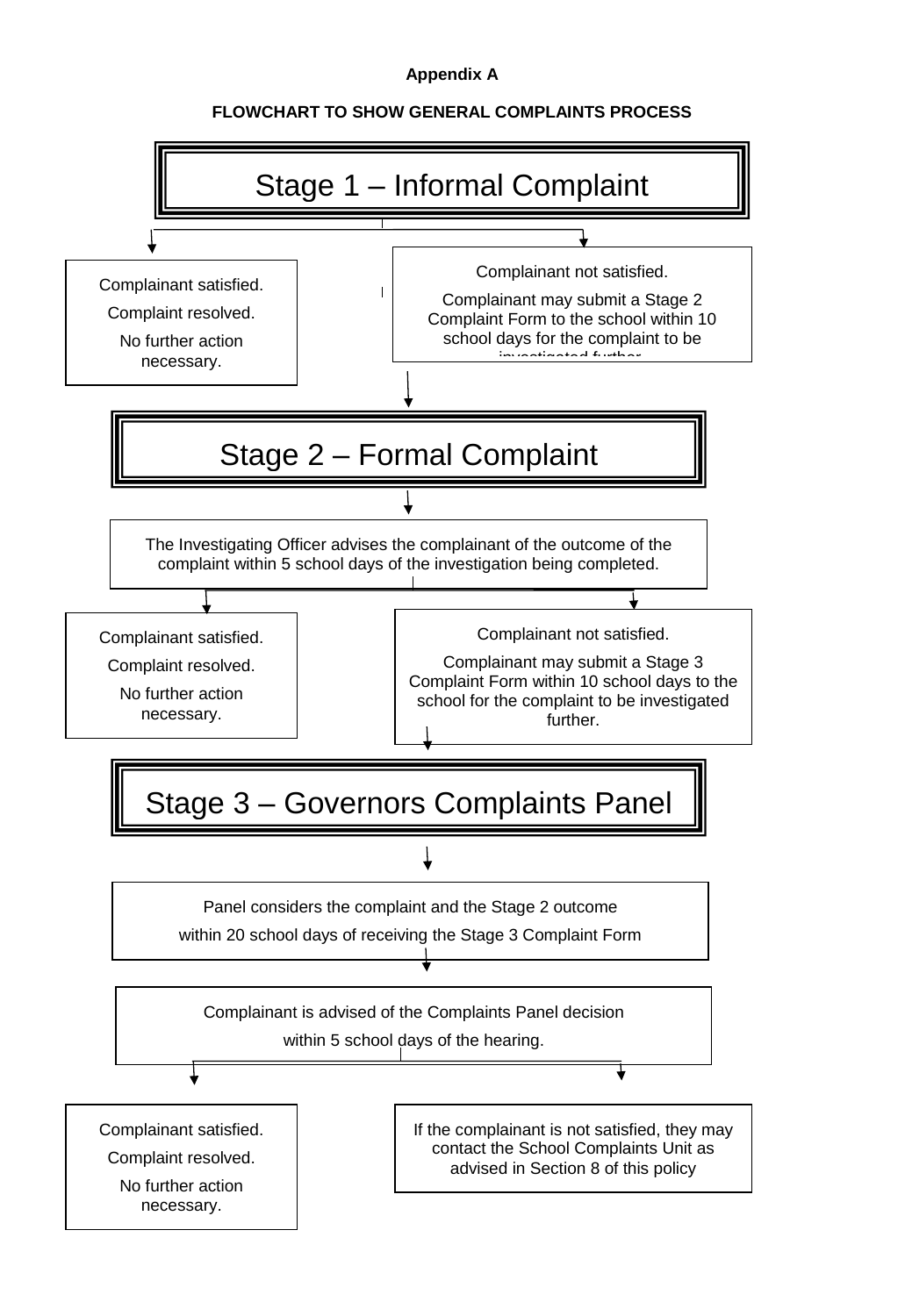# **Appendix B**

#### **Complaints Management Procedure**

| Who the<br><b>Complaint</b><br>relates to:                                                                                                                                                                                                                                                      | Stage 1:<br><b>Informal Resolution</b>                                 | Stage 2:<br><b>Formal Resolution</b>                                                                                                        | Stage 3:<br><b>Governors</b><br><b>Complaints</b><br><b>Panel</b>                       |
|-------------------------------------------------------------------------------------------------------------------------------------------------------------------------------------------------------------------------------------------------------------------------------------------------|------------------------------------------------------------------------|---------------------------------------------------------------------------------------------------------------------------------------------|-----------------------------------------------------------------------------------------|
| Pupil, parents or staff<br>(other than the Head<br>Teacher                                                                                                                                                                                                                                      | The relevant member<br>of staff, eg the class<br>teacher or form tutor | The Head Teacher or<br>his/her nominee                                                                                                      | Panel appointed by<br>the Multi Academy<br>Company in line with<br>its agreed protocols |
| The Head Teacher                                                                                                                                                                                                                                                                                | The Head Teacher                                                       | The Chair of<br>Governors or another<br>nominated non-staff<br>Governor                                                                     | Panel appointed by<br>the Multi Academy<br>Company in line with<br>its agreed protocols |
| A Governor or<br>Governors (other<br>than the Chair of<br>Governors)                                                                                                                                                                                                                            | The Chair of<br>Governors                                              | A Member of the<br>Board of Directors for<br>the Multi Academy<br>Company appointed<br>by the Board in line<br>with its agreed<br>protocols | Panel appointed by<br>the Multi Academy<br>Company in line with<br>its agreed protocols |
| If a complaint relates to any individual governor, both the Chair and Vice Chair of Governors or<br>the entire governing body then it should be submitted to the Clerk to the Governing Body who<br>will then determine the most appropriate course of action in liaison with the Multi Academy |                                                                        |                                                                                                                                             |                                                                                         |

Company's (MAC's) Catholic Senior Executive Leaders / Accounting Officer and the MAC's approval protocols. This will depend on the nature of the complaint. It may involve escalating the complaint to the Board of Directors, who may in exceptional circumstances determine it is necessary to deviate from this published procedure as set out in section 12 above.

**Note:** No Governor will be involved at Stage 3 if they have been involved in the complaint in any way prior to the Stage 3 panel hearing.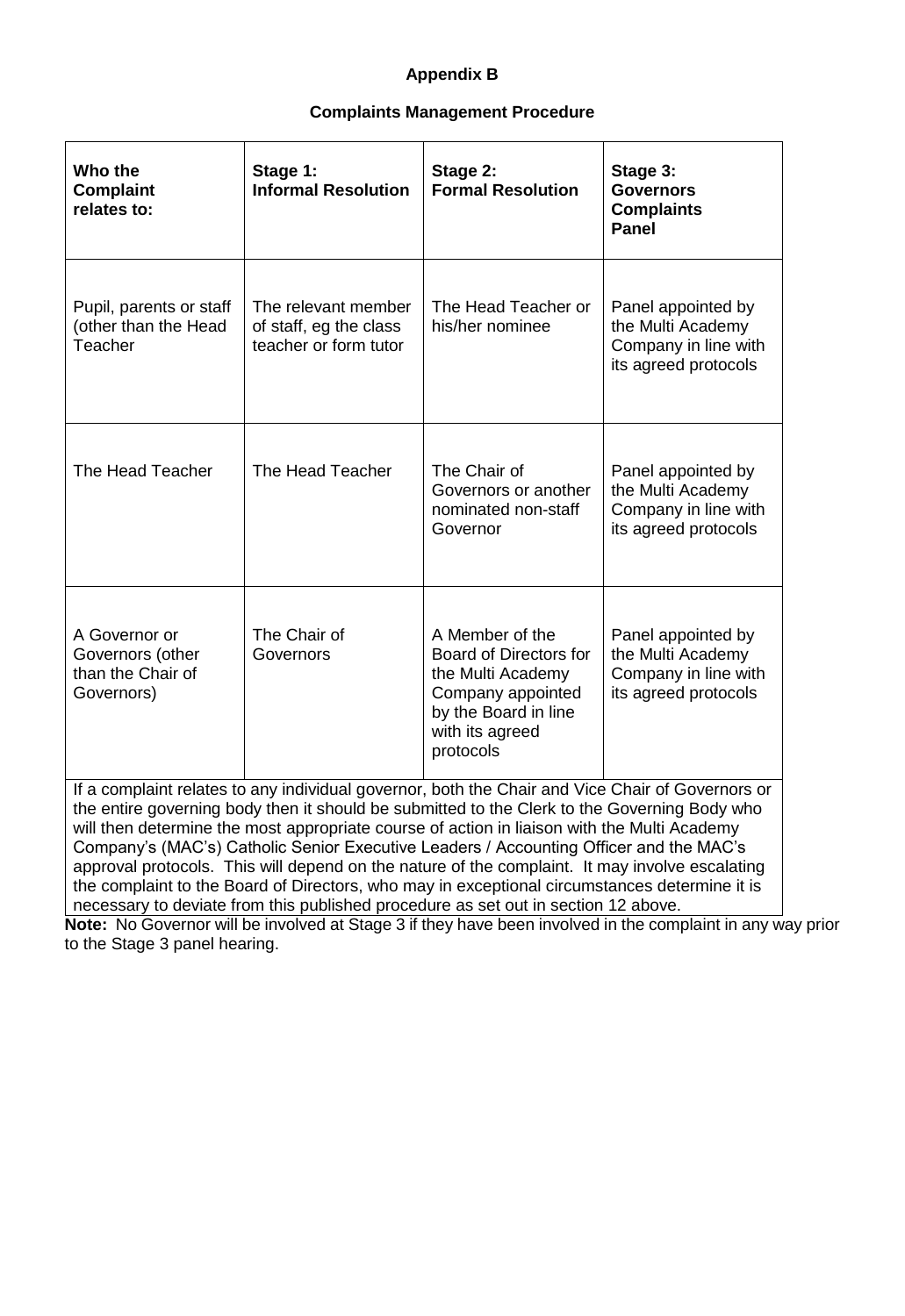# **Appendix C**

# **Initial Record Form for a School Complaint**

| School:                      |                      |       |
|------------------------------|----------------------|-------|
| Name of Complainant:         |                      |       |
| Name of Child:               |                      |       |
| Date of Contact with School: |                      |       |
| Nature of Concern            |                      |       |
|                              |                      |       |
|                              |                      |       |
|                              |                      |       |
|                              |                      |       |
|                              |                      |       |
|                              |                      |       |
|                              | <b>Actions Taken</b> |       |
|                              |                      |       |
|                              |                      |       |
|                              |                      |       |
|                              |                      |       |
|                              |                      |       |
|                              |                      |       |
| Name:                        | Signature:           | Date: |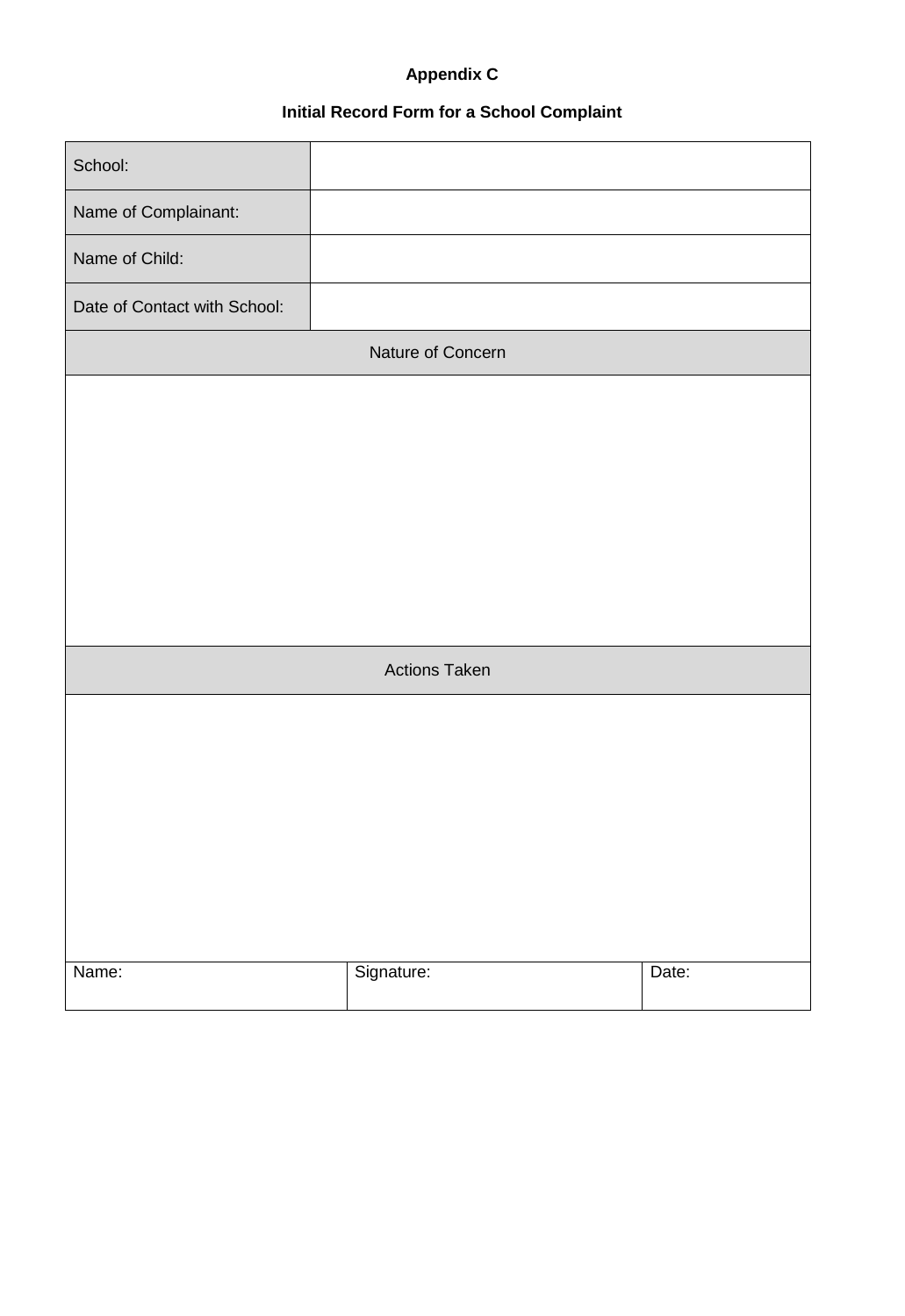# **Appendix D**

# **Stage 2 Complaint Form**

| Your Name:                                                                                                                                                                                 |  |  |
|--------------------------------------------------------------------------------------------------------------------------------------------------------------------------------------------|--|--|
| Child's Name:                                                                                                                                                                              |  |  |
| Your relationship to the child:                                                                                                                                                            |  |  |
| Address:                                                                                                                                                                                   |  |  |
| Postcode:                                                                                                                                                                                  |  |  |
| Telephone Number(s):                                                                                                                                                                       |  |  |
| Email Address:                                                                                                                                                                             |  |  |
| Details of your complaint:                                                                                                                                                                 |  |  |
|                                                                                                                                                                                            |  |  |
|                                                                                                                                                                                            |  |  |
|                                                                                                                                                                                            |  |  |
|                                                                                                                                                                                            |  |  |
|                                                                                                                                                                                            |  |  |
| What action, if any, have you already take to resolve your complaint?<br>Please include details of who you spoke to and what was the response/outcome (including<br>dates where possible): |  |  |
|                                                                                                                                                                                            |  |  |
|                                                                                                                                                                                            |  |  |
|                                                                                                                                                                                            |  |  |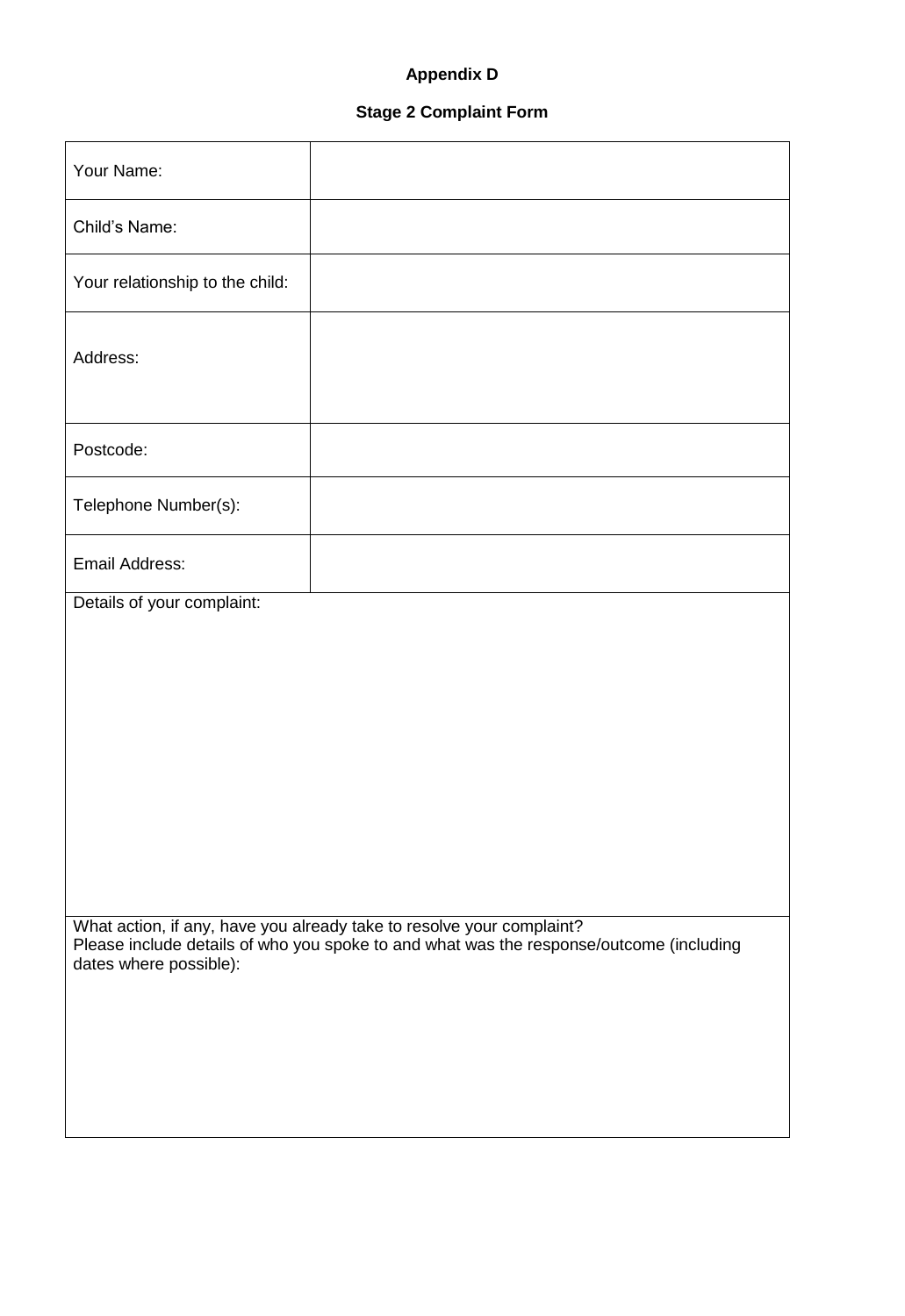| What actions do you feel may resolve the complaint at this stage?          |       |
|----------------------------------------------------------------------------|-------|
|                                                                            |       |
|                                                                            |       |
|                                                                            |       |
|                                                                            |       |
| Are you attaching any paperwork to this Form? If yes, please give details. |       |
|                                                                            |       |
|                                                                            |       |
|                                                                            |       |
|                                                                            |       |
|                                                                            |       |
|                                                                            |       |
|                                                                            |       |
| Signature:                                                                 | Date: |
|                                                                            |       |
|                                                                            |       |
| For Office Use Only                                                        |       |
| Date acknowledgement sent:                                                 |       |
| By who:                                                                    |       |
| Complaint referred to:                                                     |       |
| Date complaint referred:                                                   |       |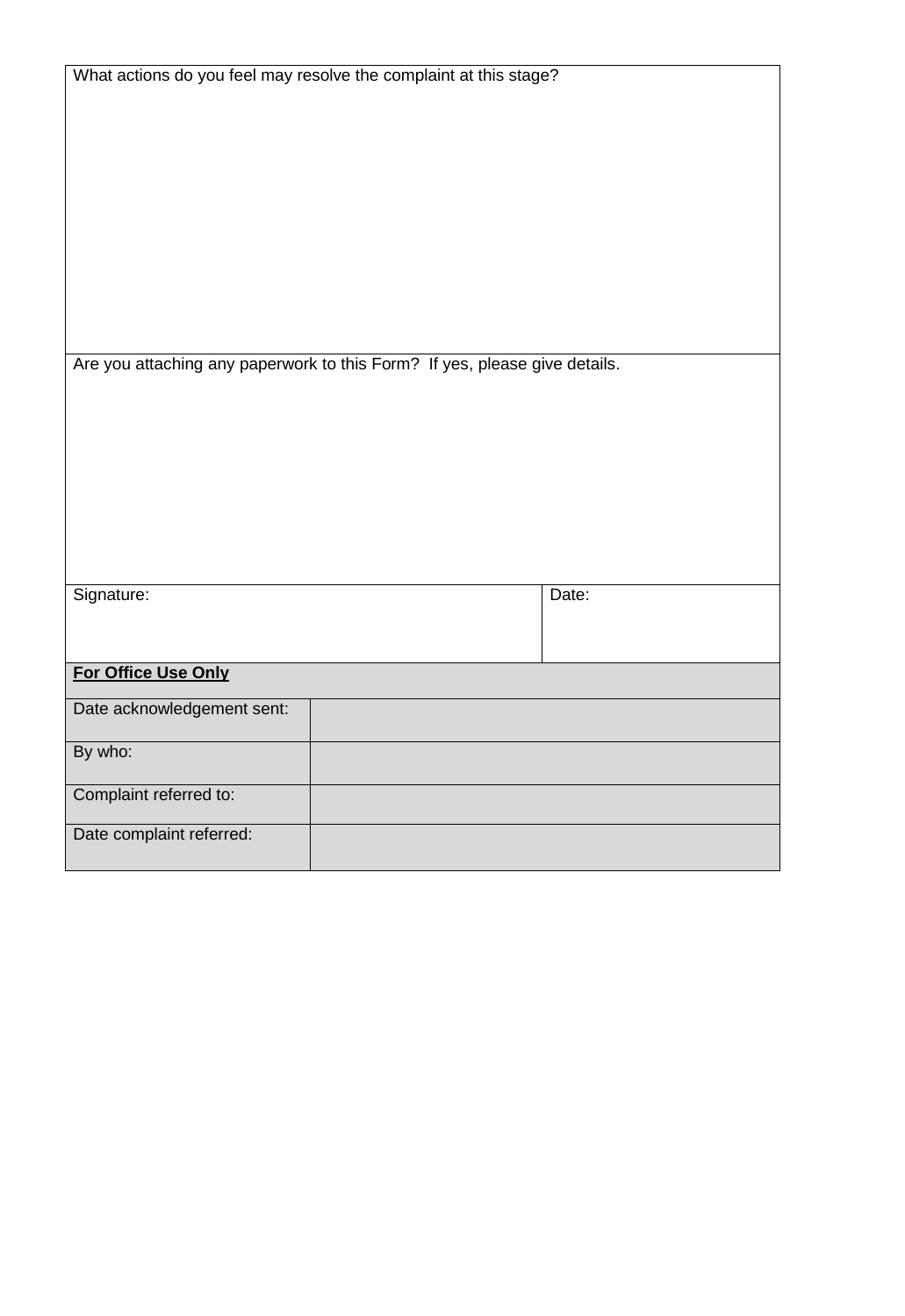# **Appendix E**

# **Stage 3 Complaint Form**

| Your Name:                                                        |                                                                                                   |  |
|-------------------------------------------------------------------|---------------------------------------------------------------------------------------------------|--|
| Child's Name:                                                     |                                                                                                   |  |
| Your relationship to the child:                                   |                                                                                                   |  |
| Address:                                                          |                                                                                                   |  |
| Postcode:                                                         |                                                                                                   |  |
| Telephone Number(s):                                              |                                                                                                   |  |
| <b>Email Address:</b>                                             |                                                                                                   |  |
|                                                                   | Please provide details of why you are dissatisfied with the outcome of the Stage 2 investigation: |  |
| What actions do you feel may resolve the complaint at this stage? |                                                                                                   |  |
|                                                                   |                                                                                                   |  |

 $\overline{\phantom{a}}$